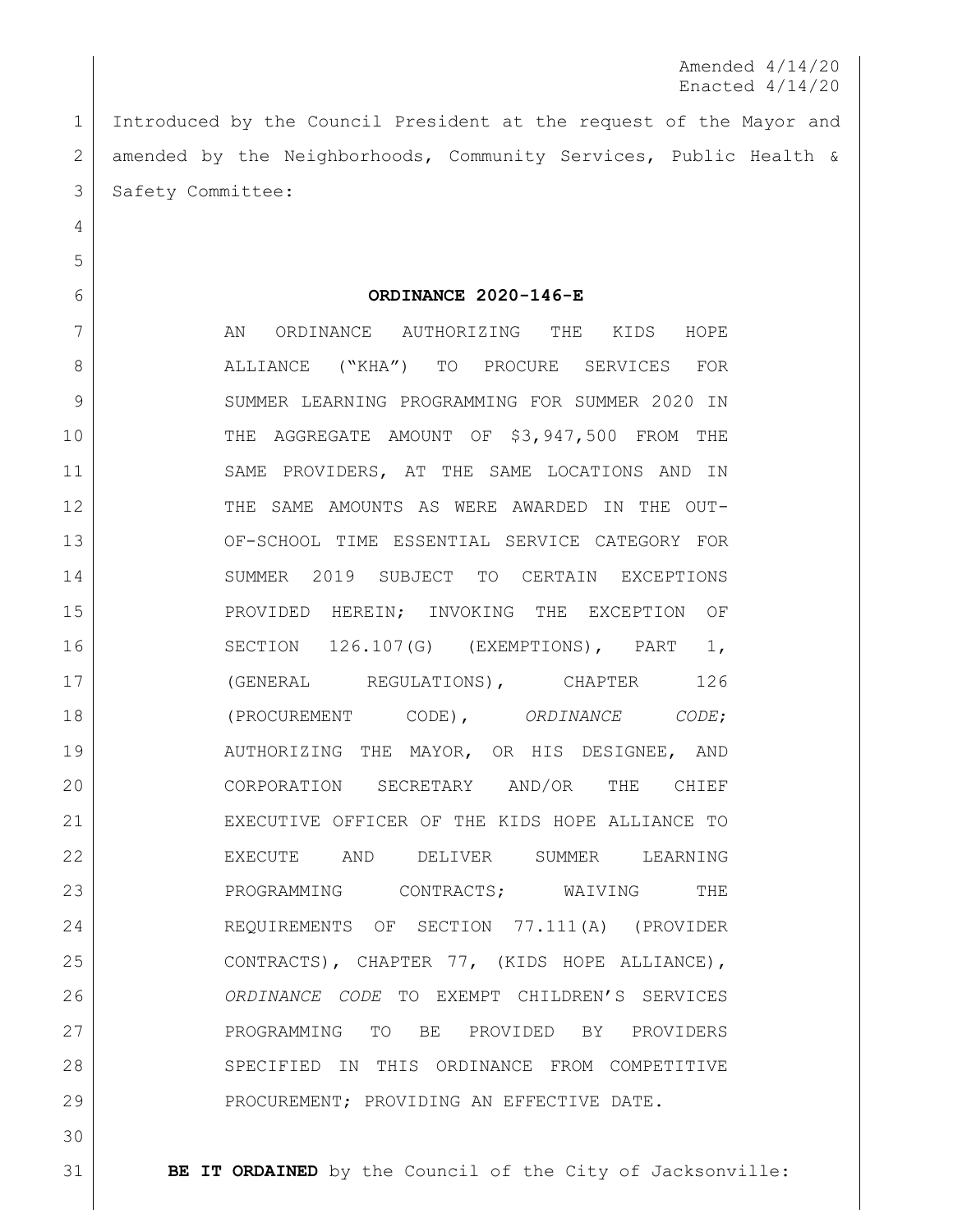## Amended 4/14/20

 **Section 1. Invoking the exception to Section 126.107(g) (Exemptions), Part 1 (General Regulations), Chapter 126 (Procurement Code),** *Ordinance Code***.** The Kids Hope Alliance is hereby authorized to procure summer learning programming for Summer 2020 in the aggregate amount of \$3,947,500 with the same providers, at the same locations and in the same amounts as were awarded in 7 | the Out-of-School Time Essential Service Category for Summer 2019; provided, however, that: (i) sites will not be funded in cases where providers have notified KHA that they are unable to provide summer learning programming for summer 2020; (ii) if a provider was awarded multiple sites in 2019 under the same contract, and the provider is unable to provide services at a site for unforeseen 13 | reasons, funding may be shifted to another site under that contract 14 if the alternative site is able to accommodate additional youth and priority is given to provide services to youth formerly served by the non-participating site; (iii) all sites located in Duval County Public Schools will be funded for a total of six (6) weeks of summer programming; (iv) funding for summer programs operated by 19 | the City of Jacksonville Parks, Recreation and Community Services Department will be increased from \$37.50 per week to \$47.50 per week; (v) funding for Jax Journey Summer Sail camps shall be 22 reduced from seven weeks to six weeks; (vi) funding for the summer program at Southside Middle School will be reduced from 100 seats to 60 seats; (vii) fund the Young Men's Christian Association of Florida's First Coast, Inc. for summer learning programs at Windy Hill Elementary School (80 seats), Jacksonville Heights Elementary School (60 seats) and Ramona Boulevard Elementary School (60 28 | seats); and (viii) sites originally awarded under the Jacksonville Children's Commission 2017 RFPs for Afterschool and Summer Programs which did not receive summer programming funding in 2019 will be eligible for funding if there are funds remaining after all

 $- 2 -$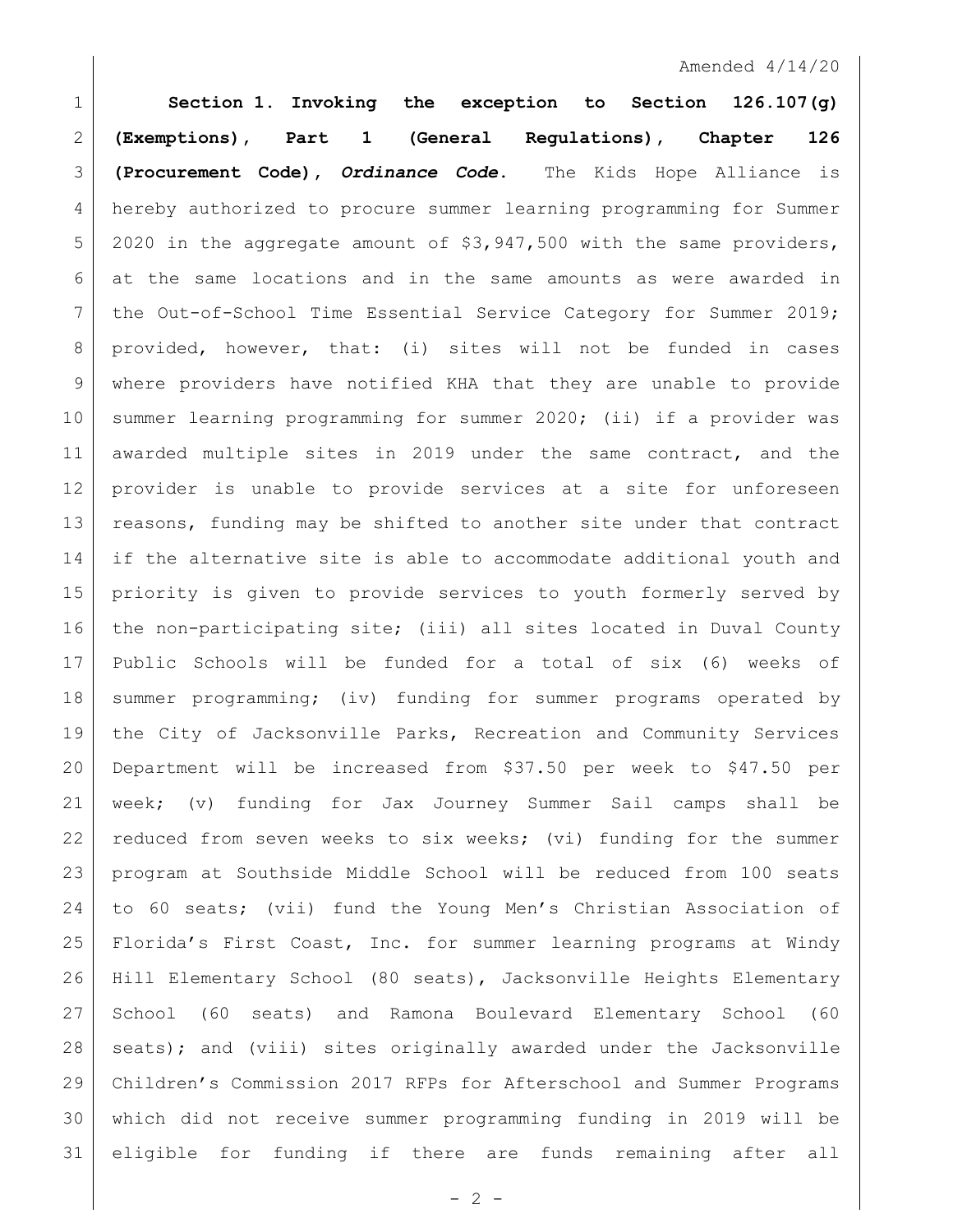## Amended 4/14/20

 eligible 2019 sites are fully funded. The current list of providers and sites which the Kids Hope Alliance intends to fund for summer 2020 programming services is contained in **Revised Exhibit 1,** labeled as "Revised Exhibit 1, Rev Provider List, April 6, 2020 - NCSPHS", a copy of which is attached hereto. Pursuant to Section 126.107(g) (Exemptions), Part 1 (General Regulations), Chapter 126 (Procurement Code), *Ordinance Code*, such services are exempted from competitive solicitation because the summer 9 | programming services to be provided are being approved in this 10 authorizing legislation.

 **Section 2. Approval and Authorization to Execute.** As authorized in Section 1 above, the Mayor, or his designee, the Corporation Secretary, and/or the Chief Executive Officer of the Kids Hope Alliance ("CEO") are hereby authorized to execute summer learning programming contracts with the providers identified in **Revised Exhibit 1,** labeled as "Revised Exhibit 1, Rev Provider List, April 6, 2020 - NCSPHS", with such changes thereto as the Chief Executive Officer of the Kids Hope Alliance may make in accordance with the criteria described in subsections (i) through (v) of Section 1 above. The summer programming contracts shall have a term beginning May 1, 2020 through August 31, 2020, and shall be subject to the terms and conditions of the applicable Jacksonville Children's Commission RFPs, as amended, under which summer programming was originally awarded or for which the site is 25 a replacement site.

 **Section 3. Waiver of the provisions in Section 77.111(a) (Provider Contracts), Chapter 77 (Kids Hope Alliance),** *Ordinance Code***.** The City hereby waives the provisions in Chapter 77 (Kids Hope Alliance), Section 77.111(a) (Provider Contracts), *Ordinance Code*, with respect to the contracts approved and authorized under Section 2 of this Ordinance. Section 77.111(a) requires contracts

 $- 3 -$